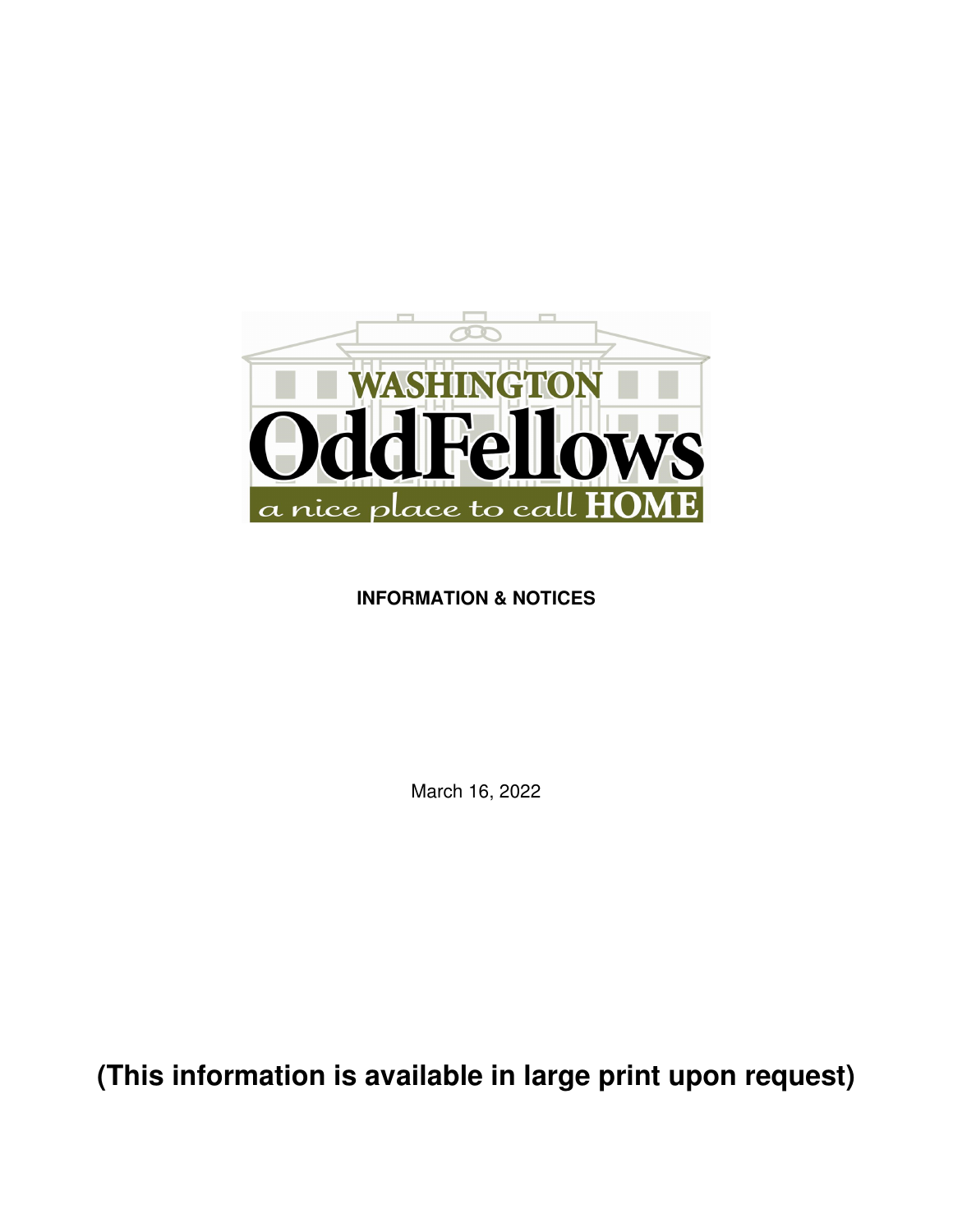#### **OUR MISSION**

The Washington Odd Fellows Home celebrates the dignity of life at each of its stages with joy, respect, kindness, and love. We strive to provide an atmosphere of caring service and excellence where each resident receives the residential or health services necessary to maintain dignity and worth. We are sincerely committed to setting the standard in aging services. We value each member of our health care team, and recognize the importance of each individual job. To this end, we endeavor to create an environment that fosters the creativity and growth of our employees.

#### **GENERAL INFORMATION**

The Washington Odd Fellows Home is a non-profit retirement facility offering three levels of care: independent apartments, assisted living, and skilled nursing.

Our **Three Links Center,** or TLC for short, offers **assisted living** in private apartments. Cost includes all meals, weekly cleaning, laundering linens, transportation to doctor appointments, shopping trips, and all activities. Laundry facilities are provided on each floor for those residents capable of doing their own laundry. Supervisory care is provided, including assistance with daily living tasks, medications, physician appointments, and nurse calls. The charges for **TLC** are two tiered, and include a basic room and board charge and an additional monthly fee based on the level of care and services needed or desired. Our assisted living team will work with you to design a program to meet your special needs, emphasizing and promoting activities and tasks to maintain your independence.

If nursing care is required, our **Care Center** offers all of the above services, plus 24 hour licensed skilled nursing care. These services are all included in the daily rate. Residents are encouraged to bring their own furnishings to make their new home as comfortable as possible. The Home will assist with any furniture needs where possible.

Food service includes three delicious, well-balanced meals daily, served individually in our five dining rooms. Any special prescribed diet can be accommodated in the care center, with low salt and diabetic diets offered for residential and assisted living. A full spectrum of social and spiritual activities is offered, including many events held off the campus.

Residents of the Home and apartments have preference over the waiting list for any other level of care needed.

### **ACH PAYMENT**

We are able to accept automatic payments directly from bank accounts. If you are interested in setting up an automatic payment schedule, please contact the Accounting Office.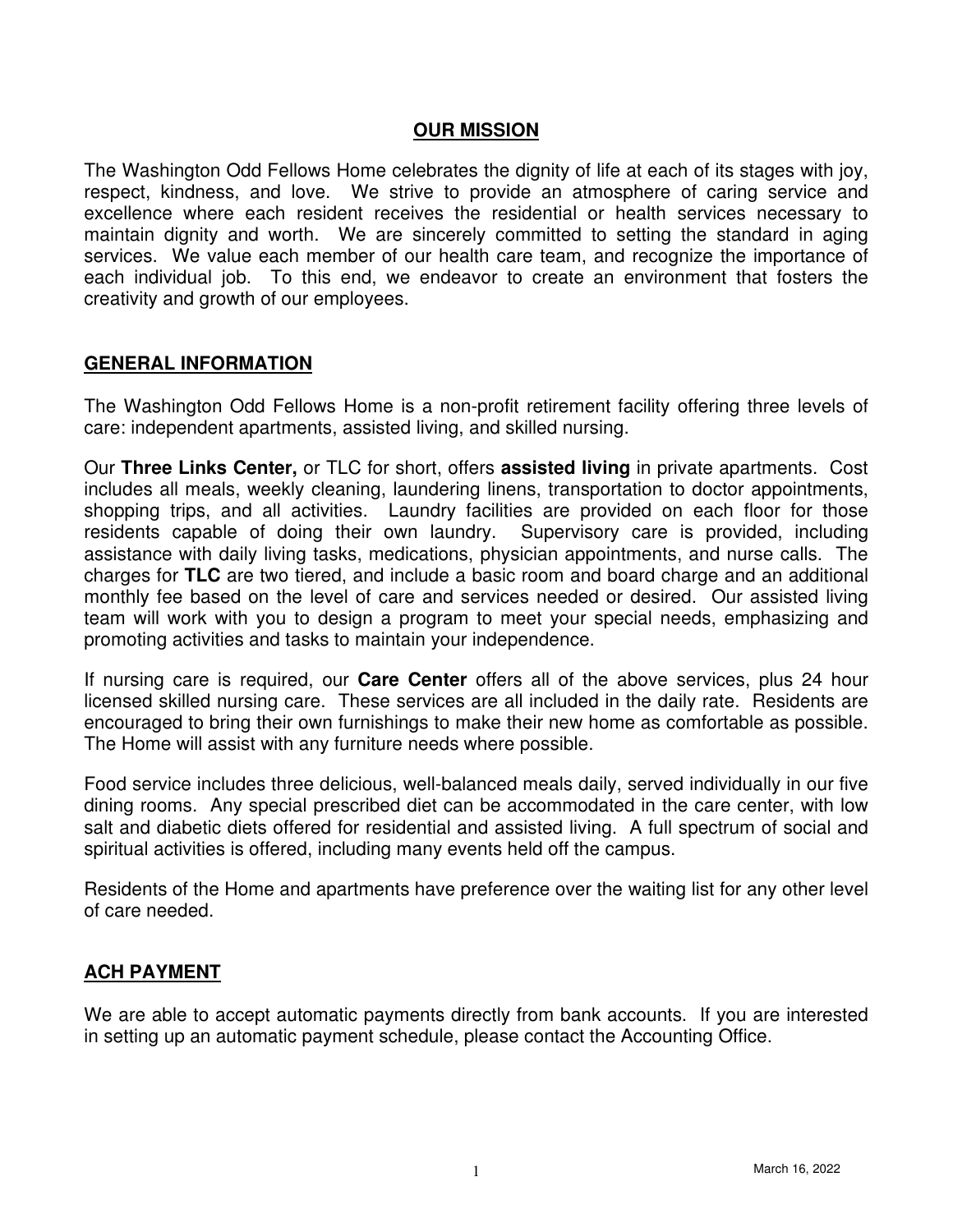### **ADDITIONAL CHARGES**

The basic daily rate covers most of the services and supplies you will encounter at the Odd Fellows Home. In the Three Links Center, additional services for assistance in daily living tasks and 24-hour supervision by licensed nurses and aides are charged based on a point system. This monthly charge is based on the assessed and documented individual resident needs, and is in addition to the basic room and board rate. The charge for these services is \$1.75 per point per day. There are some specialized medical supplies for which there is an additional charge. These special medical items include such items as oxygen and oxygen supplies, urological supplies, specialized dressings, and rehabilitation supplies and equipment. You may also charge purchases for guest meal tickets and Beauty Shop services to your room. Therapy services are itemized on your bill at the current rate. If our "house" supplies are not what you wish, you are always welcome to purchase your own supplies to meet your personal preferences. Most of the activities and outings are provided free of charge. Occasionally "no-host" activities are planned. These are clearly indicated on the sign-up sheet.

#### **PRICES:**

| Telephone service:       | Complimentary                                        |
|--------------------------|------------------------------------------------------|
| Internet Service:        | Complimentary                                        |
| Cable TV                 | Complimentary                                        |
| <b>Guest Meals:</b>      |                                                      |
| Breakfast:               | \$3.00                                               |
| noon meal:               | \$5.00                                               |
| evening meal:            | \$4.00                                               |
| Bella Bella Salon:       | services by independent contractors at posted rates  |
| The Courtyard Gift Shop: | retail items available for purchase at marked prices |

Residents who reside in the **Care Center** and receive Medicaid assistance are entitled to simple haircuts and trims provided by caregivers. Professional barber and beautician services are available at very reasonable rates for all residents.

In addition, for those residents residing in the **Three Links Center** and who are receiving Assisted Living Medicaid assistance, certain personal care items are included at no additional charge. Generic personal care items needed by the resident such as soap, shampoo, toilet paper, toothbrush, toothpaste, deodorant, sanitary napkins, and disposable razors are provided to Medicaid clients. This does not include items covered by medical coupons. The resident may choose to purchase his or her own name-brand personal care items.

### **ADMISSIONS**

Admission decisions are based upon our assessment of whether or not we feel that the Odd Fellows Home can appropriately care for the health and social needs of a prospective resident.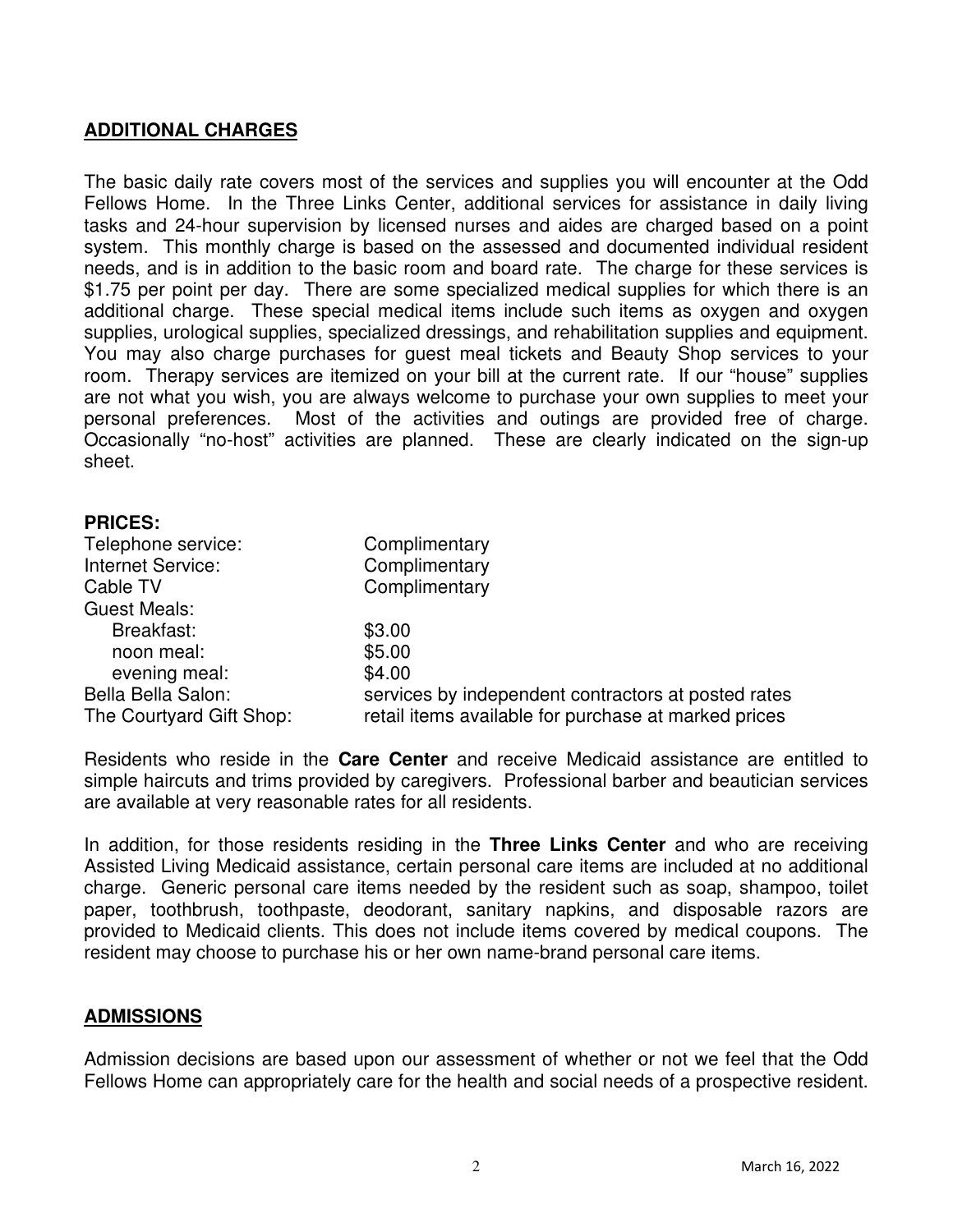The Washington Odd Fellows Home does not discriminate based on any protected group status, as well as the prospective resident's source of funding.

### **ADVANCE DIRECTIVES**

Advance Directives are a method by which resident may provide written treatment direction regarding possible future medical needs. Through an Advance Directive, a resident can also appoint an individual to act as their health care decision-maker. Advance Directives are relied on when:

- 1. the resident is no longer able to make medical decisions, and,
- 2. the treatment direction is consistent with the resident's current treatment need and current condition.

Advance Directives are prepared while a resident is still competent and before there is medical need for the treatment decision to be made. The most common types of Advance Directives are:

- 1. Health Care Directive (Living Will)
- 2. Durable Power of Attorney for Health Care
- 3. Do Not Resuscitate instructions.
- 4. Physician orders for life-sustaining treatment (POLST)

Admissions staff will review at the time of a new admission. The Interdisciplinary Team will review Advance Directives upon a change in condition, and during the quarterly Care Conference.

### **ALARMS & BEDRAILS**

The Washington Odd Fellows Home views the use of alarms and bed rails as potentially dangerous devises, and as such severely limits their use. The Odd Fellows Home strives to identify and reduce the safety risks and hazards commonly associated with alarms or bed rail use. When alarms or bed rails are deemed necessary and appropriate, the facility will provide education to resident or resident's representative pertaining to the risk and benefits of their use. The facility's priority is to ensure safe and appropriate use of these devises.

### **ASSISTED LIVING INFORMATION**

If you have any questions regarding your care, any of the nurses in the Nursing Office would be happy to answer your questions. Unfortunately, there are several medical conditions that we are not able to care for in the **TLC** under our license with the state. You would need to arrange for your own care should you need assistance with respiratory ventilation, IVs, suctioning, or are bed-bound, as our license does not permit our staff to assist in these areas.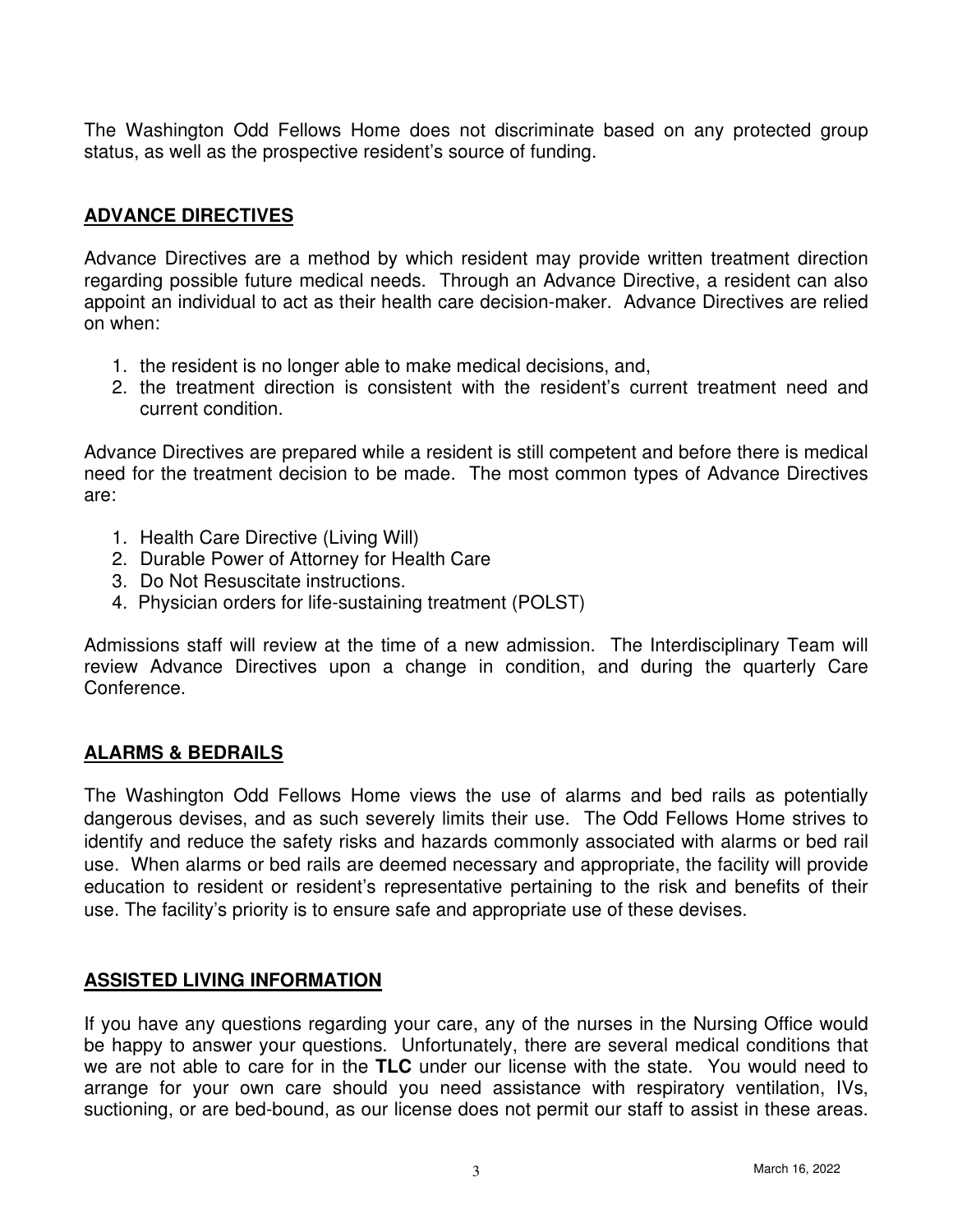In addition, we are not prepared to care for residents exhibiting violent, disruptive, or suicidal behaviors; or noncompliance with medical advice that, in our opinion, would put the resident at risk. While we whole-heartedly support the expression of choice, our ethical obligation to the life, health, and safety of our residents is paramount.

Please notify the Nursing Office if you have any new "over-the-counter" medications. If a resident is receiving help with their medications, please consult the nurse regarding any medical needs; do not provide OTC or any other medicines to any resident without the nurse's knowledge.

The care of each resident is reviewed semi-annually and upon a significant change in condition. As your care needs change, there may be an impact on the points used to calculate the charges for care services. You and your family are encouraged to participate in reviewing your care needs. Input from the resident and family is essential in the care planning process. If you have any questions, concerns, or suggestions regarding the **TLC**, please feel free to contact us.

### **CANNABIS**

The Washington Odd Fellows Home supports the resident's right to use cannabis consistent with the provisions of Washington's Medical Marijuana statute, RCW 69.51A under certain limited circumstances within this long-term care setting. The recreational use of marijuana is not allowed on the Washington Odd Fellows Home property.

### **CARE CENTER INFORMATION**

The nurse in charge of your care in the skilled nursing area will have ready information on your progress, while the Social Worker or Director of Nursing will be helpful in resolving problems or complaints.

Family members are always welcome to observe or participate in activities. Care Conference is also conducted for every resident, when nursing, activity, social service, and dietary departments meet to discuss progress and care preferences. Input from the resident and their family is essential in this process.

We strongly encourage you to bring personal items and decorations to brighten and personalize your room. Personal chairs in care center rooms must be vinyl, plastic, or have a plastic covering around the seat cushion so that we can keep them clean. Extremely valuable or breakable items are brought in at your own risk. We suggest that "dry cleanable only" clothing not be brought in; they may inadvertently go to our laundry, and be ruined. It is important to have the nurse record all gifts or clothing items so they can be added to the "personal belongings", and to label them list in case they are lost or misplaced. We do prefer that each resident have his/her own electric razor.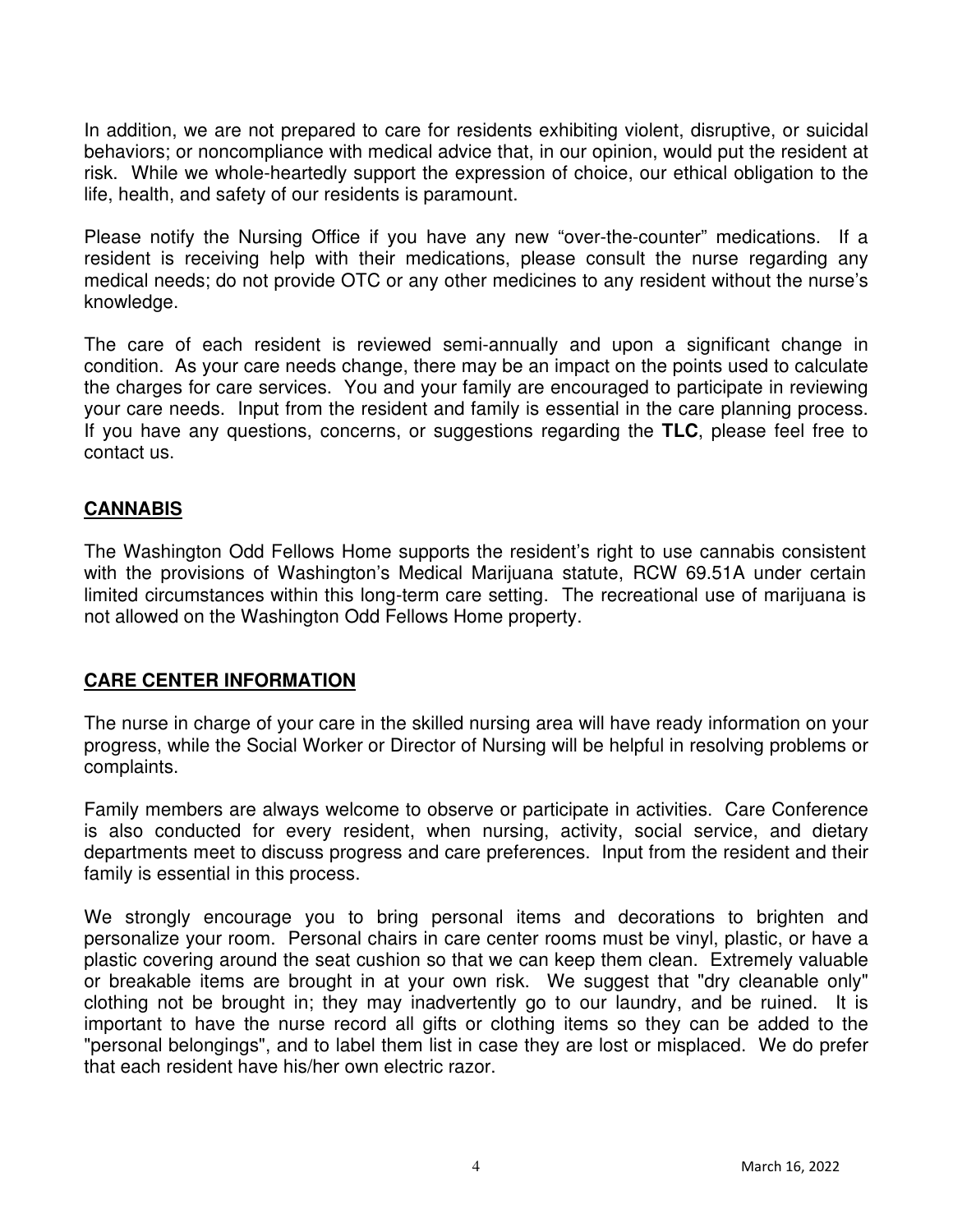We ask that you do not bring medications, cosmetics, or craft supplies marked "Keep out of the reach of children" or "If ingested, call poison control center". We also ask that you refrain from stacking or placing items on radiators in the room.

**Food:** Please do not bring uncovered food to the room. If you bring any perishable food that requires refrigeration, we would be happy to store it for you in a central refrigerator to conform to food safety requirements. As always, check with the nurse to make sure food gifts are acceptable on the resident's diet.

If you have any questions or concerns not addressed here, please feel free to contact the administrative office. Our first concern is to provide the best in quality of care for our residents.

### **CLOTHING NAME TAGS**

It is essential that everyone associated with the Odd Fellows Home be aware of the importance of labeling clothing. A lot of clothing is washed during the day and we must have names in the garments in order to return clean clothes to the proper person. As you plan to move in, please mark the clothing you are wearing in indelible ink. We have laundry markers for your use. Also, make sure the rest of your clothes go to our seamstress to have nametags sewn in. There is no charge for these services.

It is important to remember that marking clothing applies to everything from shirts to socks; everything must be labeled. As you get new clothing, your nurse can help you arrange for name tags to be sewn in before your wear it for the first time.

### **DEATH WITH DIGNITY ACT**

The Washington Odd Fellows Home will not participate in any aspect of physician-assisted suicide including, but not limited to: the provision of information intended to promote physician-assisted suicide; resident assessment for the purpose of eligibility, prescribing, procuring, providing or administering a lethal prescription; or presence when the medication is ingested. Residents who choose to exercise their rights under the Washington Death with Dignity Act will not be excluded from the full range of services provided by the Washington Odd Fellows Home.

### **DISASTER PLAN**

The Washington Odd Fellows Home has a detailed emergency response plan in place. Our plan includes procedures for sheltering in place as well as evacuating all residents safely, if that is necessary. We will ensure that food, water and medical supplies are provided. We also have detailed plans for communicating with family members during an emergency.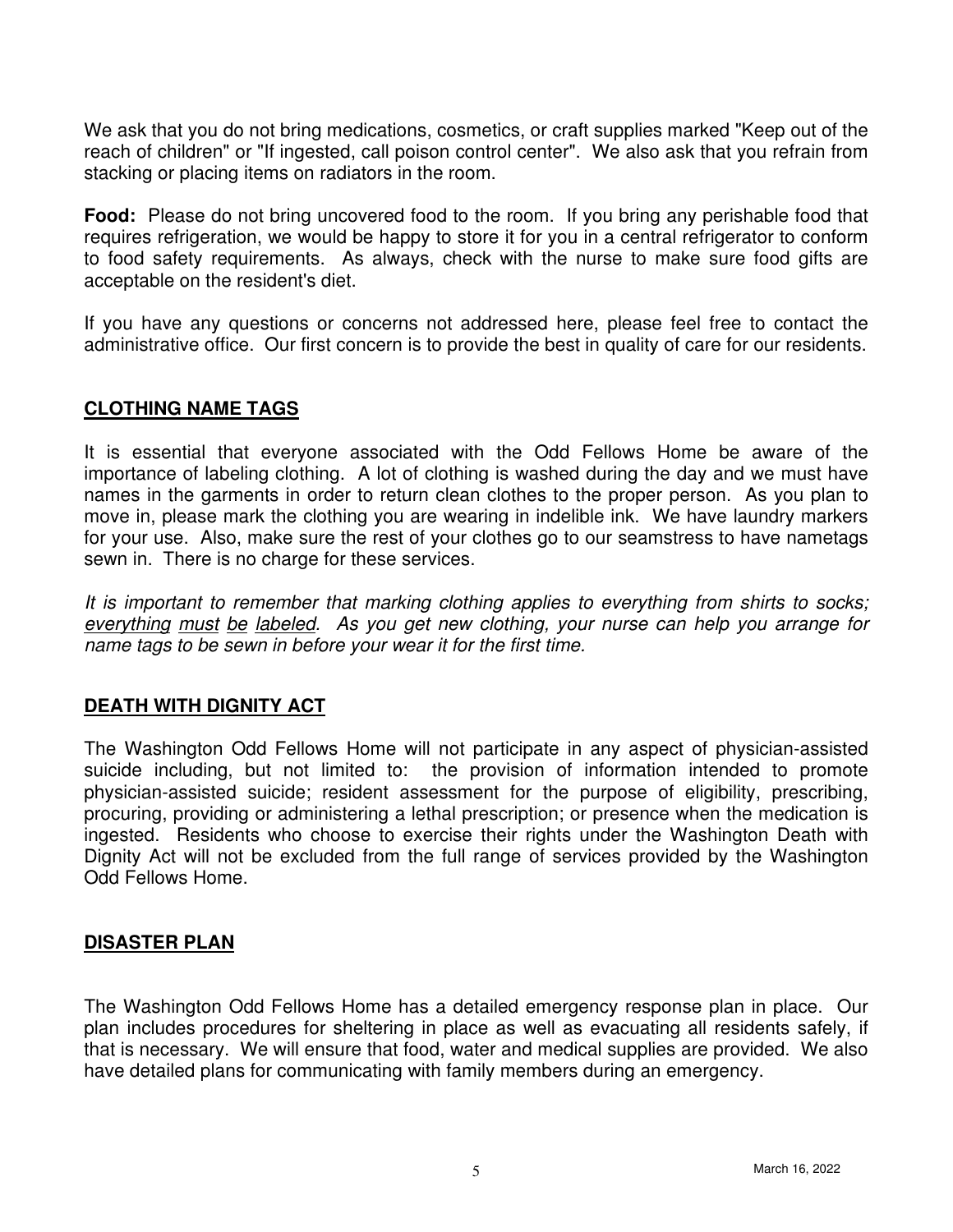Having a plan is important, but it's just the first step. Our staff has taken time to practice implementing our emergency procedures. Throughout the year, we conduct regular fire drills as well as other drills for hazard identified by Walla Walla County Emergency Preparedness. We have worked closely with our local first responders, including the fire and police departments to ensure we have their support during any situation that occurs.

You trust us to provide quality care for your loved one. Each day, we do all we can to fulfill that promise. That includes being prepared for all circumstances, including natural disasters or other emergencies.

A copy of the Washington Odd Fellows Home Disaster Plan is available at each nursing station, the front office, or upon request.

### **DISCRIMINATION**

The Washington Odd Fellows Home complies with applicable Federal civil rights laws and does not discriminate on the basis of race, color, national origin, age, disability, or sex. The Washington Odd Fellows Home does not exclude people or treat them differently because of race, color, national origin, age, disability, or sex.

The Washington Odd Fellows Home:

- Provides free aids and services to people with disabilities to communicate effectively with us, such as:
	- o Qualified sign language interpreters
	- o Written information in other formats (large print, audio, accessible electronic formats, other formats)
	- o Provides free language services to people whose primary language is not English, such as:
		- **•** Qualified interpreters
		- **Information written in other languages**

If you need these services, contact your Social Worker. If you believe that the Washington Odd Fellows Home has failed to provide these services or discriminated in another way on the basis of race, color, national origin, age, disability, or sex, you can file a grievance with: Bruce Densley, Administrator, 534 Boyer Avenue, Walla Walla, WA 99362. Phone: 509-525-6463, Fax: 509-526-6883, or at bdensley@oddfellows.com. You can file a grievance in person or by mail, fax, or email. If you need help filing a grievance, you Social Worker is available to help you.

You can also file a civil rights complaint with the U.S. Department of Health and Human Services, Office for Civil Rights, electronically through the Office for Civil Rights Complaint Portal, available at https://ocrportal.hhs.gov/ocr/portal/lobby.jsf, or by mail or phone at: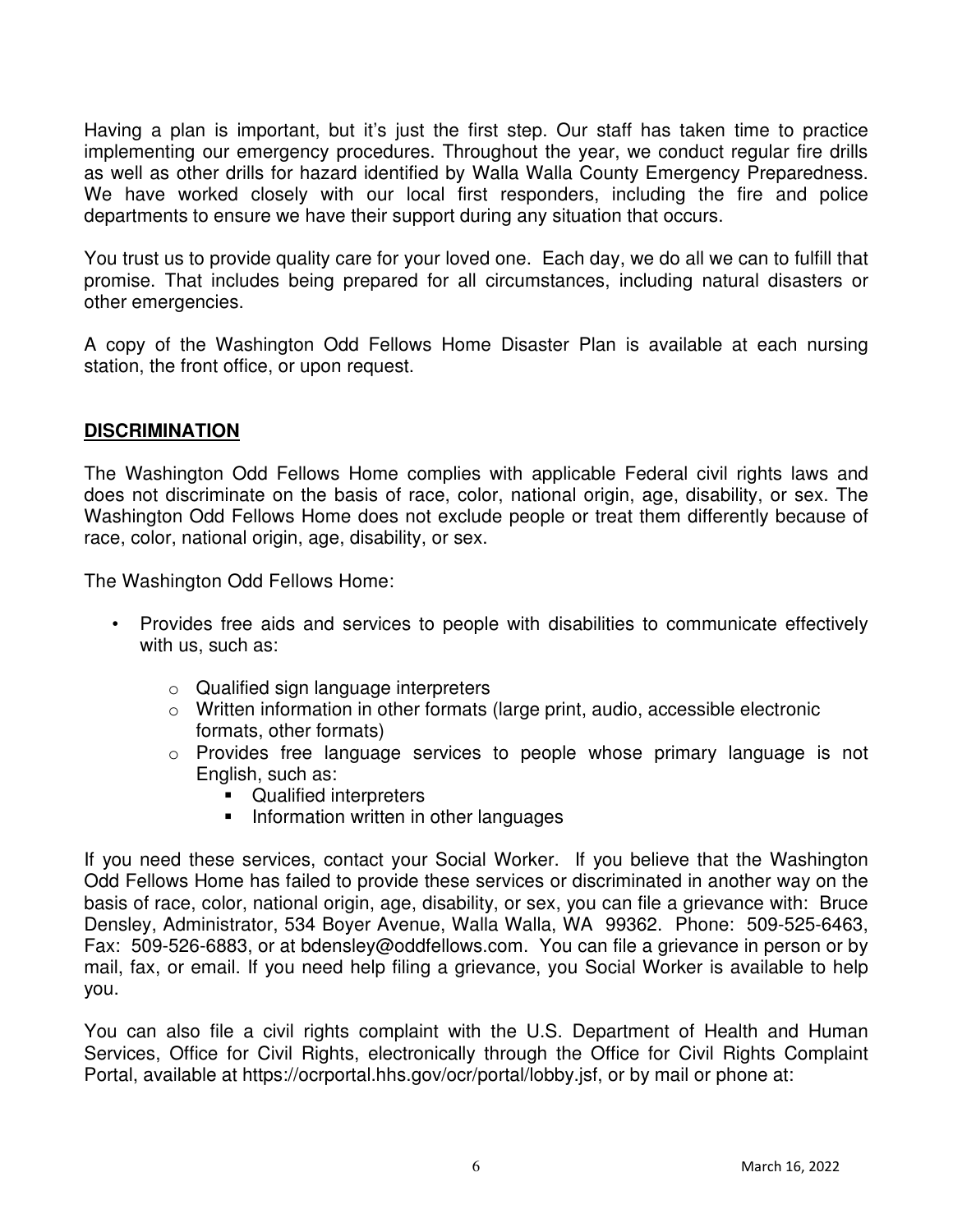U.S. Department of Health and Human Services 200 Independence Avenue, SW Room 509F, HHH Building Washington, D.C. 20201 1-800-368-1019, 800-537-7697 (TDD) Complaint forms are available at http://www.hhs.gov/ocr/office/file/index.html.

### **DINING**

We encourage all residents to eat in our dining rooms. If, however you become ill we will provide tray service to your room during your illness.

### **FIREARMS**

Firearms of any kind are prohibited in any room, apartment, building, or on the property of the Washington Odd Fellows Home at any time. This applies to all residents, their family and visitors, and staff, regardless of whether the weapon is state permitted or not.

### **FURNITURE**

The Washington Odd Fellows Home staff strives to create a home-like environment for all residents. We encourage residents to have personal items in their rooms, and we are happy to assist in setting up a comfortable living space. In an effort to ensure your safety and comfort, we ask that you follow the guidelines set forth below.

| <b>Care Center</b>                                                                                                                                                                                                                                                                                                          |                                                                                                                                                                                                                                                                                                                                                                       |
|-----------------------------------------------------------------------------------------------------------------------------------------------------------------------------------------------------------------------------------------------------------------------------------------------------------------------------|-----------------------------------------------------------------------------------------------------------------------------------------------------------------------------------------------------------------------------------------------------------------------------------------------------------------------------------------------------------------------|
| <b>Items to Bring</b>                                                                                                                                                                                                                                                                                                       | <b>Items Not to Bring</b>                                                                                                                                                                                                                                                                                                                                             |
| Clothing & shoes for<br>$\bullet$<br>approximately one week<br>Decorations to personalize the<br>$\bullet$<br>room<br>Easy chair with leather or vinyl<br>$\bullet$<br>seat<br>TV, DVD, MP3, radio, computer,<br>iPad<br>Telephone<br>Medications (please give to<br>$\bullet$<br>nurse at time of admit)<br>Electric razor | Throw rugs<br>Scissors & knives<br>Heating Pads, electric blankets, or<br>$\bullet$<br>hot water bottles<br>• No small appliances without<br>automatic shut offs - No toasters,<br>coffee makers, crock pots, hot<br>plates, etc.<br>Extension cords and plug strips<br><b>Cleaning Chemicals</b><br>Candles<br><b>Coffee Tables</b><br><b>Dresser</b><br>Night stand |
|                                                                                                                                                                                                                                                                                                                             | <b>Bed</b><br>Lift chair                                                                                                                                                                                                                                                                                                                                              |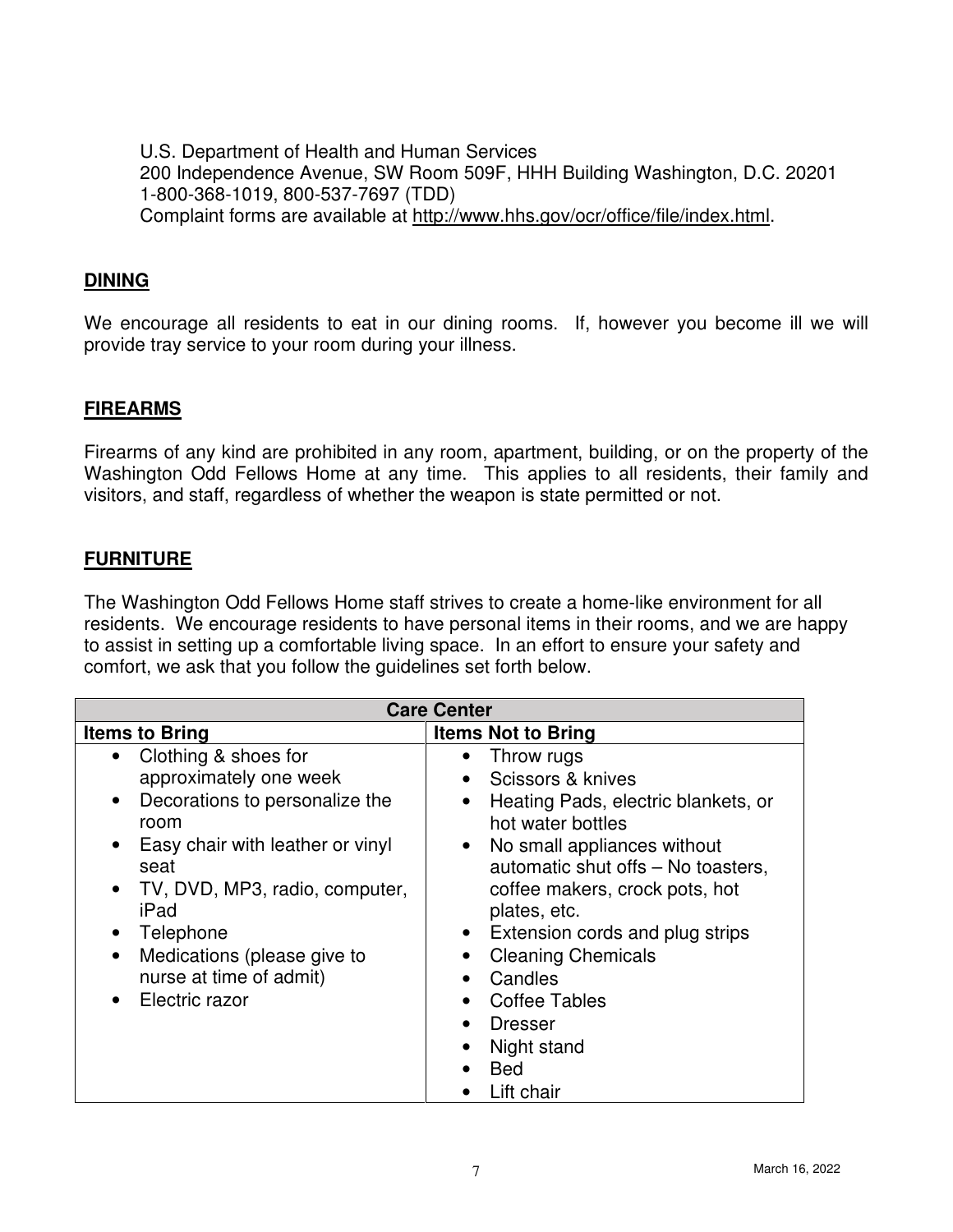| <b>Assisted Living</b>                                                                                                                                                                                                                                                                                                                                                                                                                                                                                                                                                                                                                                                                                                                                                                       |                                                                                                                                                                                                                                                                                                                                                            |  |
|----------------------------------------------------------------------------------------------------------------------------------------------------------------------------------------------------------------------------------------------------------------------------------------------------------------------------------------------------------------------------------------------------------------------------------------------------------------------------------------------------------------------------------------------------------------------------------------------------------------------------------------------------------------------------------------------------------------------------------------------------------------------------------------------|------------------------------------------------------------------------------------------------------------------------------------------------------------------------------------------------------------------------------------------------------------------------------------------------------------------------------------------------------------|--|
| <b>Items to Bring</b>                                                                                                                                                                                                                                                                                                                                                                                                                                                                                                                                                                                                                                                                                                                                                                        | <b>Items Not to Bring</b>                                                                                                                                                                                                                                                                                                                                  |  |
| 2-3 sets of sheets<br><b>Pillows</b><br>$\bullet$<br>Water proof bed pad – two if<br>possible<br><b>Blankets</b><br>3-4 sets of towels<br>Non-skid bathroom rug for<br>outside of the shower<br>Clothing – approximately one<br>$\bullet$<br>weeks' worth, more if preferred<br>Clothes hamper<br>$\bullet$<br>Shoes $-2$ pair<br>$\bullet$<br>Personal toiletries - lotion, soap,<br>$\bullet$<br>toothbrush, toothpaste,<br>deodorant, etc.<br>Incontinence products (if needed)<br>$\bullet$<br>Decorations to personalize the<br>$\bullet$<br>room<br><b>Easy Chair</b><br><b>Dresser</b><br>Bed - twin size is best for studio<br>apartments<br>Television, radio, etc.<br>Side tables<br>Telephone<br>$\bullet$<br>Medications (please give to<br>$\bullet$<br>nurse at time of admit) | Throw rugs<br>$\bullet$<br><b>Scissors</b><br>Knives<br>Heating Pads or hot water bottles<br>$\bullet$<br>No small appliances without<br>$\bullet$<br>automatic shut offs - No toasters,<br>coffee makers, crock pots, hot<br>plates, etc.<br>Extension cords and plug strips<br>$\bullet$<br><b>Cleaning Chemicals</b><br>Candles<br><b>Coffee Tables</b> |  |

# **GRIEVANCES**

We will always try to accommodate the wishes of the resident or family. If you have a recommendations, suggestions, or concerns regarding our policies or services, please feel free to contact:

| Tristan Calhoon | East Care Center Social Worker | 526-6815 |
|-----------------|--------------------------------|----------|
| Jenny Fisher    | West Care Center Social Worker | 526-6846 |
| Gina Earney     | Assisted Living Social Worker  | 526-6843 |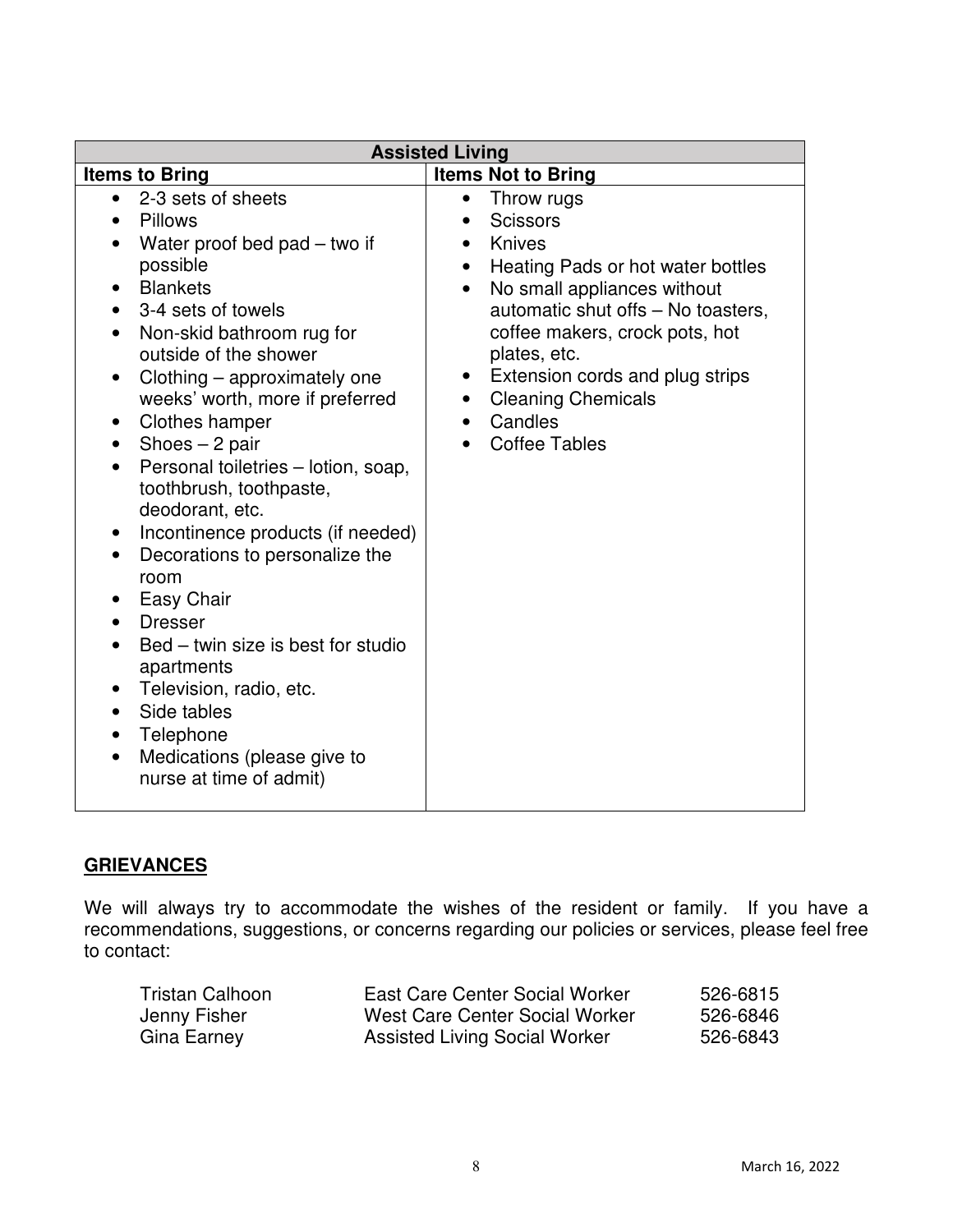### **GUEST APARTMENTS**

(Currently on hold) We are pleased to be able to offer several guest apartments for our out-oftown visitors. For Guest Apartment bookings, please email Joani Wicklund at jwicklund@oddfellows.com or by phone at 509-526-6845. **We are currently unable to accommodate guest accommodations but will update when we are able to extend this service again.** 

### **HOLD ROOM**

When a resident is admitted to the hospital from **TLC**, full rate is charged to hold their existing room. If residents are admitted to our **Care Center** during illness or injury, one-half rate of the usual rate is charged to hold their existing room. A room can be held at 1/2 rate for a maximum of three months. For Medicaid residents, the State will pay to hold the room for 20 days for **TLC**, provided the resident is able to return to the same level of care. Cost of the holdroom rate then becomes the obligation of the resident or family. **Care Center** residents admitted to the hospital are not covered by the State while out of the facility, but the family may elect to pay to hold the room.

If you decide not to pay to hold a bed during a hospital stay, we cannot guarantee that you will return to the same room; however, you will have priority for the first available room.

### **MEDICAID**

The Odd Fellows Home is certified as a Medicaid facility. Should you feel the need for financial assistance through this program, application can be made by contacting the Department of Social and Health Services at 524-4960.

Please advise the admissions office if you are planning to apply for financial assistance. If you would like help in completing the paperwork necessary to apply for Medicaid, our office staff is very knowledgeable in Medicaid paper processing and will assist and advise you through the entire procedure.

**Required Notice:** The Washington Odd Fellows Home participates in the Boarding Home and Nursing Home Medicaid programs. In the future, the Home may choose to withdraw from the Medicaid program, and if it withdraws from the program, it will continue to provide services to current Medicaid residents and to those who have paid privately for two years and who convert to Medicaid within six months of withdrawal. If the Odd Fellows Home later decides to withdraw from the Medicaid program, it would be able to transfer or discharge residents for nonpayment if they do not meet the above criteria, even if the residents become eligible for Medicaid.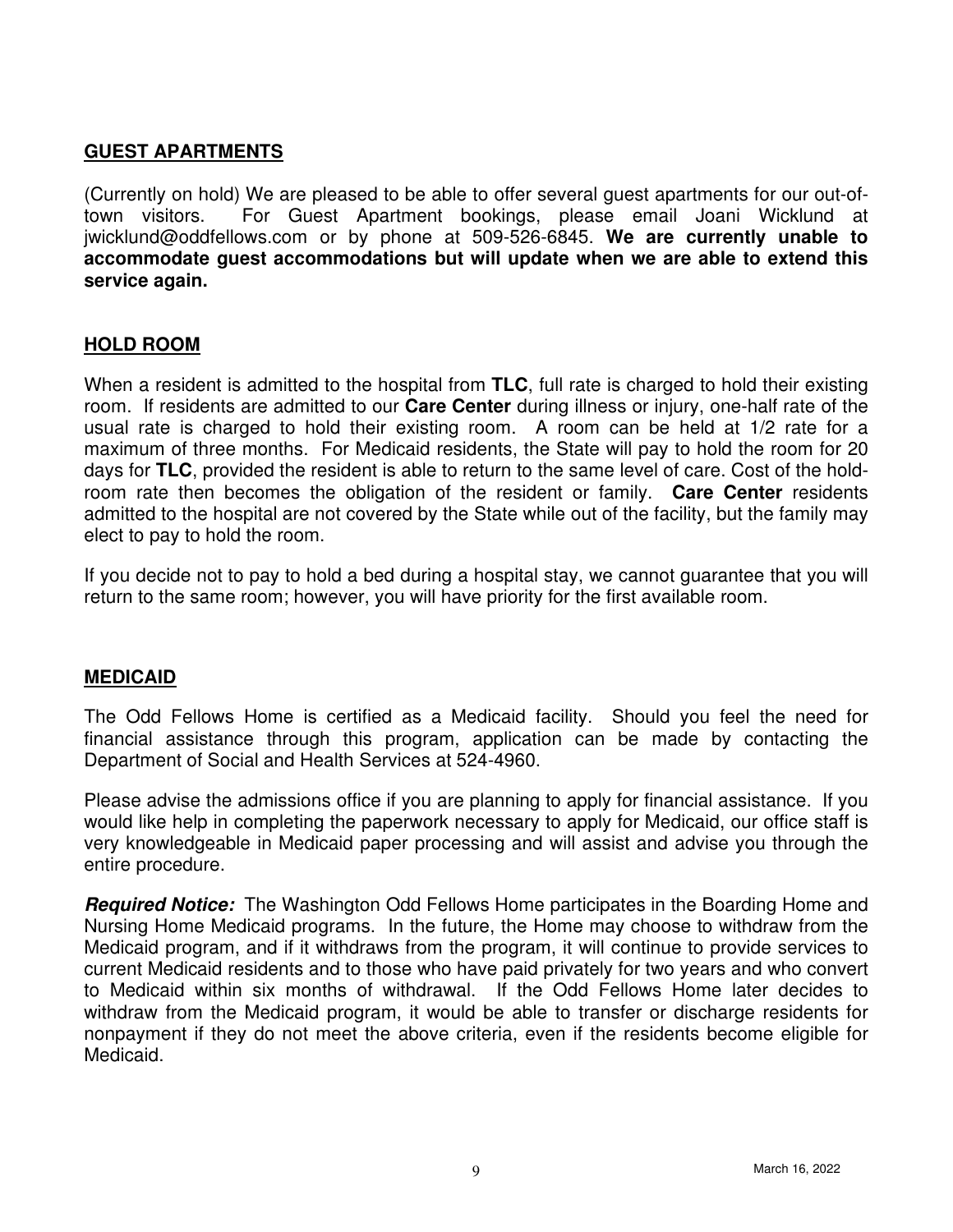# **MEDICARE**

The Odd Fellows Home is certified for reimbursement by Medicare for inpatient services provided under Medicare Part A for those who meet the federal qualifications after a hospital stay. Services provided under Medicare Part B, such as doctor visits and therapy, are also covered.

# **MOTORIZED SCOOTERS & WHEELCHAIRS**

Washington Odd Fellows allows the use of motorized carts by residents; however, the following guidelines are required:

- 1. Completion of training offered by the manufacturer or distributor when purchasing a motorized cart is required.
- 2. A physician's attestation that the resident has sufficient vision acuity, depth perception, peripheral vision, hearing, and judgment to safely operate the vehicle.
- 3. Pedestrians shall always have the right-of-way over all motorized carts, whether indoors or outdoors.
- 4. Residents shall operate carts in a conservative and safe manner, taking special precautions near doorways, at corners, when approaching pedestrians, when backing up, and in other situations that present an additional risk of injury or alarm to others in the vicinity. The Resident shall not operate the vehicles in any way that creates a disturbance or threat of harm to the driver or others, or damage to facility property.
- 5. When used in any indoor common area of the facility, carts shall not be driven faster than the natural walking speed of any pedestrian in the vicinity and the speed is to be set at the lowest feasible setting.
- 6. The resident must not block hallways or egress with parked carts.
- 7. If there is a concern regarding a Resident's ability to operate a motorized cart safely and appropriately, testing of the Resident's knowledge of the basic rules of safety and/or review of the Resident's operating capabilities and skills will be required.
- 8. For continued use of the motorized cart after inappropriate or unsafe use is observed, the resident must consent, at their expense, to therapist administered training.
- 9. If a Resident demonstrates unsafe operation of their cart, or causes an accident resulting in injury or damage, the Administrator may revoke their privilege of using the motorized cart within the Odd Fellows Home.
- 10. Residents will be expected to pay material and labor charges to repair any damage to the carpeting, flooring, or furniture caused by the cart.

### **NOTICE OF NONDISCRIMINATION**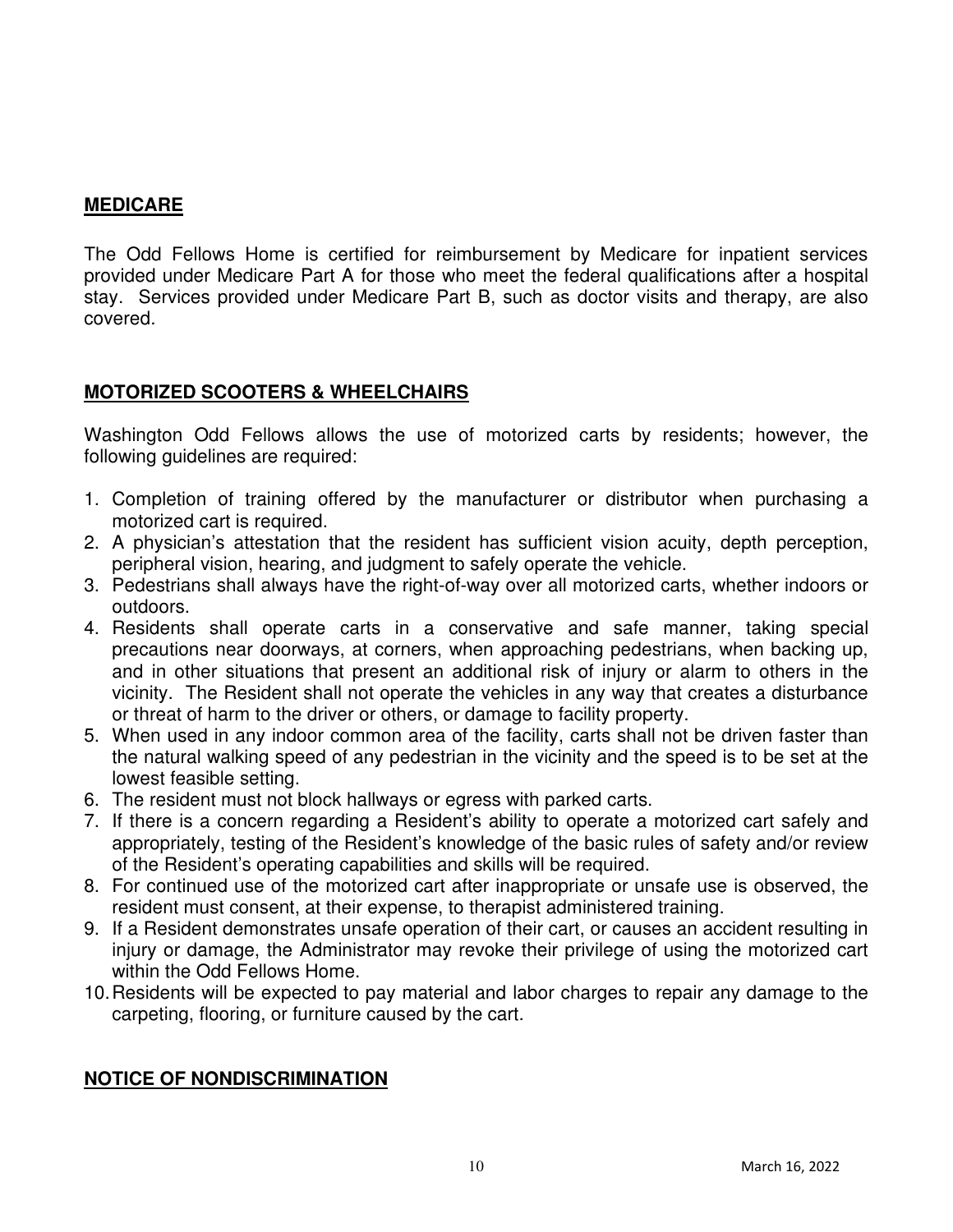It is the policy of the Washington Odd Fellows Home to admit and care for persons determined to be in need of the services provided by the Washington Odd Fellows Home without regard to sex, race, handicap, color, national origin, or age. Our residents will be provided the highest standard of physical, psychological, or social care which will contribute to their attaining the highest level of functioning possible in the most appropriate care setting. If you believe that you have experienced discrimination on the basis of a handicapping condition, please contact the office immediately for information regarding the handicap discrimination grievance procedure.

# **PERSONAL FUND ACCOUNT**

Upon request, the Odd Fellows Home will provide a personal fund account for any resident. Money may be deposited and withdrawn from this account and will also earn bank interest. Funds may be withdrawn from the Front Office during normal business hours. After hours transactions for small amounts can be accommodated by the nurse. There is no charge for this service.

### **PHARMACY**

The Odd Fellows Home has a contract with an institutional pharmacy, OmniCare of Spokane, to provide medications and consulting services to our residents. This is a pharmacy that specializes in serving the needs of residents of nursing homes and assisted living facilities. We will automatically obtain your medications from OmniCare of Spokane, unless you specifically instruct us to use a different pharmacy. You are welcome to choose a pharmacy other than OmniCare, and you may change your pharmacy provider at any time; however, it must meet three criteria:

- 1. The pharmacy must supply its medications in "bubble packs", and,
- 2. The pharmacy must deliver to the Odd Fellows Home.
- 3. You understand that at times, physicians will order medication changes after hours. If you need a medication from our emergency kit, you may receive a bill from OmniCare of Spokane.

There is a charge of 6 points to coordinate pharmacy services for **TLC** residents. This fee is waived if OmniCare or Tallman's is chosen as the pharmacy provider. There is a \$100 per month service fee to manage pharmacy services for any pharmacy other than OmniCare for **Care Center** residents.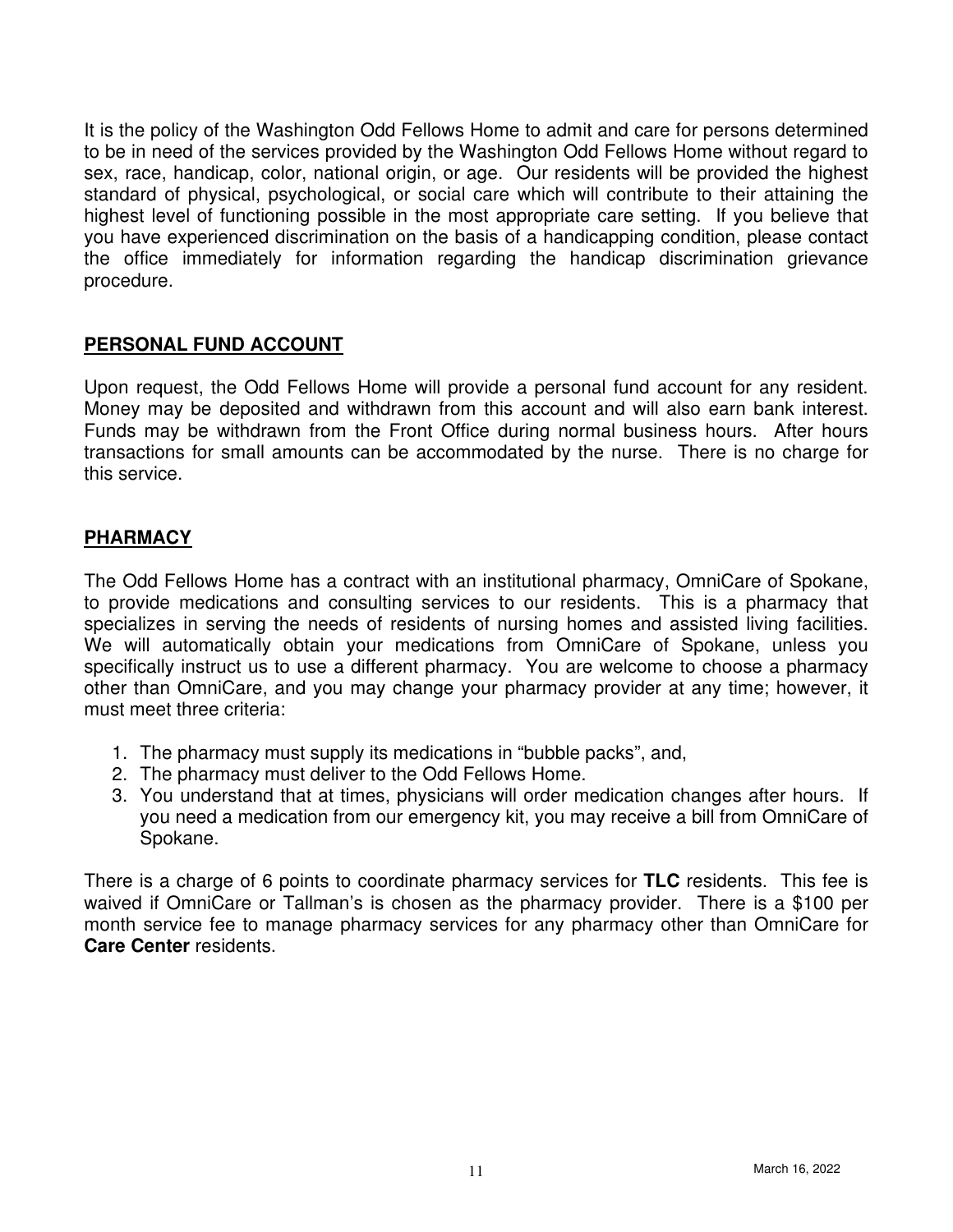### **RECOMMENDATIONS OR CONCERNS**

We will always try to accommodate the wishes of the resident or family. If you have a recommendation or suggestion regarding our policies or services, please feel free to contact the following people at 509-525-6463:

| <b>Bruce Densley</b> | Administrator                       | 526-6839 |
|----------------------|-------------------------------------|----------|
| Lorna Dotolo         | <b>Director of Nursing Services</b> | 526-6829 |
| Kari Randall         | Director of Assisted Living         | 526-6849 |

### **REPORTING**

The Washington Odd Fellows Home will investigate all occurrences of suspected resident abuse and does not tolerate any form of abuse, neglect, or exploitation. If you need to report a violation to the Home, you may contact:

| <b>Bruce Densley</b> | Administrator                  | 526-6839       |
|----------------------|--------------------------------|----------------|
| Lorna Dotolo         | Director of Nursing Services   | 526-6829       |
| Kari Randall         | Director of Assisted Living    | 526-6849       |
| <b>DSHS</b>          | <b>State Regulatory Agency</b> | 1-800-562-6078 |

# **RESIDENT RIGHTS**

Your rights as a resident in a long-term care facility are summarized below. For a copy of the complete text, please ask at the office. Each resident has the right:

- 1. To be informed of your rights, rules, and policies of the facility.
- 2. To be told of all services available and all costs, including those charges covered or not included in the basic rate.
- 3. To be informed of your health condition and be in control of your treatment plan and to participate in or refuse any treatment.
- 4. To be transferred or discharged only after written notice is given and only for increased medical needs or non-payment.
- 5. To be encouraged to exercise your rights as a resident and citizen; to complain and suggest without fear of coercion or retaliation.
- 6. To manage your personal affairs, or if this is delegated, to receive a regular accounting.
- 7. To be free of mental and physical abuse and of chemical and physical restraints.
- 8. To have your personal and medical records treated as confidential.
- 9. To send and receive personal mail unopened.
- 10. To participate in social, religious, and community activities as possible.
- 11. To have your own clothing and possessions and be allowed to use them as space permits.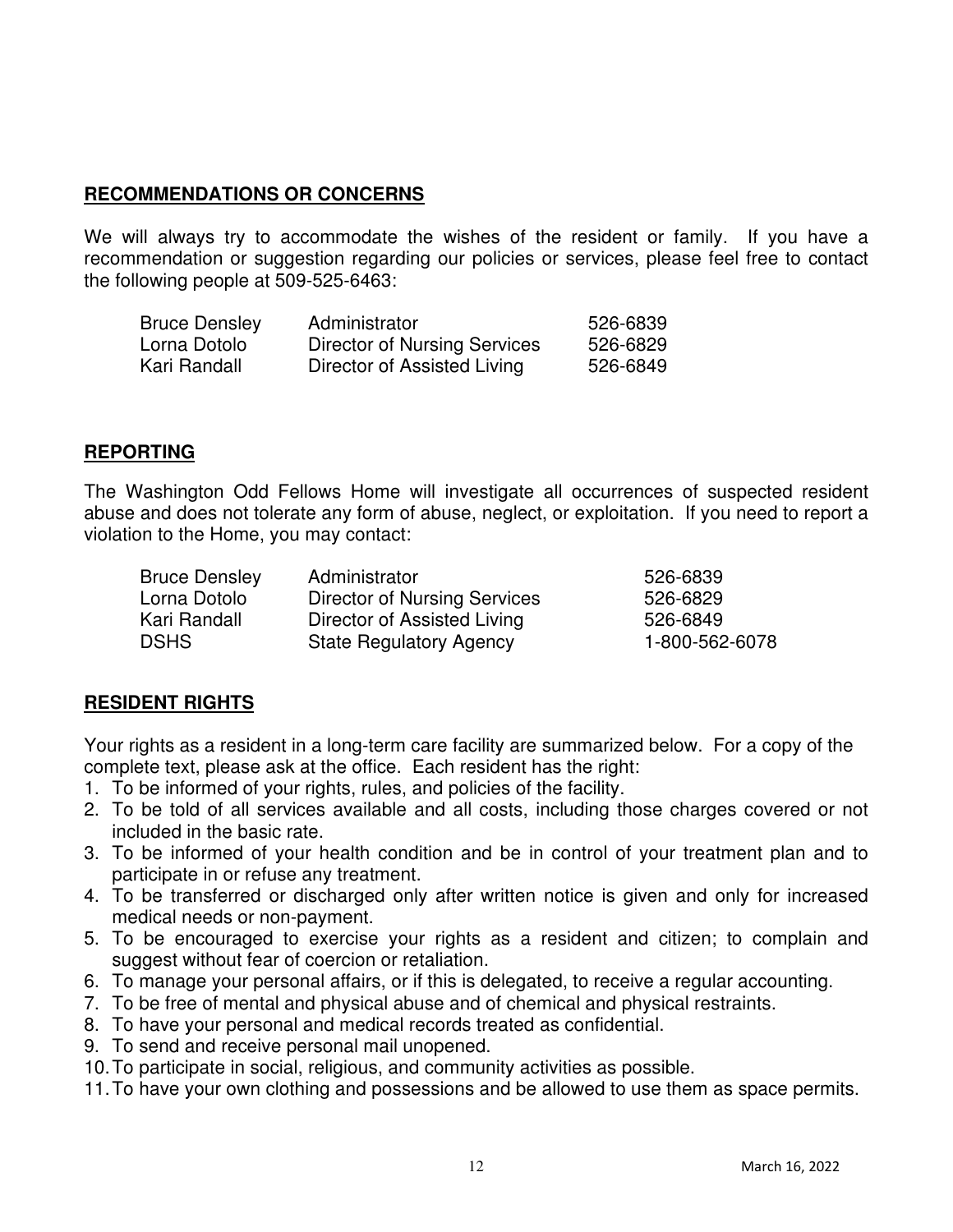12. To have privacy for visits and telephone calls, with your spouse, relatives, friends, and others.

### **ROOM CHANGES & TRANSFERS**

In the Care Center, there are times when a resident is in a double room with the second bed unoccupied. In these cases, it may be necessary that the resident move to another room with a vacant bed so that a double room can be made available for incoming residents of the opposite sex. Refusal to move will result in charges to the resident to hold the vacant bed until it is occupied.

As care needs change, it occasionally becomes necessary to change levels of care. Current prices for each level are always available in our brochure, or by contacting the front office or Admissions Coordinator. It is the policy of the Washington Odd Fellows Home that residents are placed in the appropriate level of care to meet their needs. Should care needs exceed those services offered at the current level of care, a change of status will be necessary.

Although we strive to provide the most appropriate care to all residents of the Home, there are a few care needs that, due to the layout of our facility, we are not equipped to meet. Severe yelling behaviors and aggressiveness toward other residents are examples of situations which may make it necessary to move a resident to an alternate care setting in order to meet their specialized needs.

Several of our rooms are designated as Rehab Rooms. This means that those specific rooms are dedicated to residents receiving intensive Medicare rehabilitative care after a hospital stay. Your care team will keep you informed regarding your progress toward your rehab goals so that you can prepare for discharge. After a rehab stay, discharge means going back to your home, your assisted living apartment, or a long-term care room in the Care Center.

If you have any question about room changes or transfer, please contact a Discharge Planner:

| Tristan Calhoon | East Care Center Social Worker | 526-6815 |
|-----------------|--------------------------------|----------|
| Jenny Fisher    | West Care Center Social Worker | 526-6846 |
| Gina Earney     | Assisted Living Social Worker  | 526-6849 |

#### **SERVICE ANIMALS**

Pets are not permitted in the Assisted Living or Care Centers. Service animals are permitted within the definition of the Americans with Disabilities Act. Service animals are working animals, not pets. The work or task a dog has been trained to provide must be directly related to the person's disability. Dogs whose sole function is to provide comfort or emotional support do not qualify as service animals under the ADA.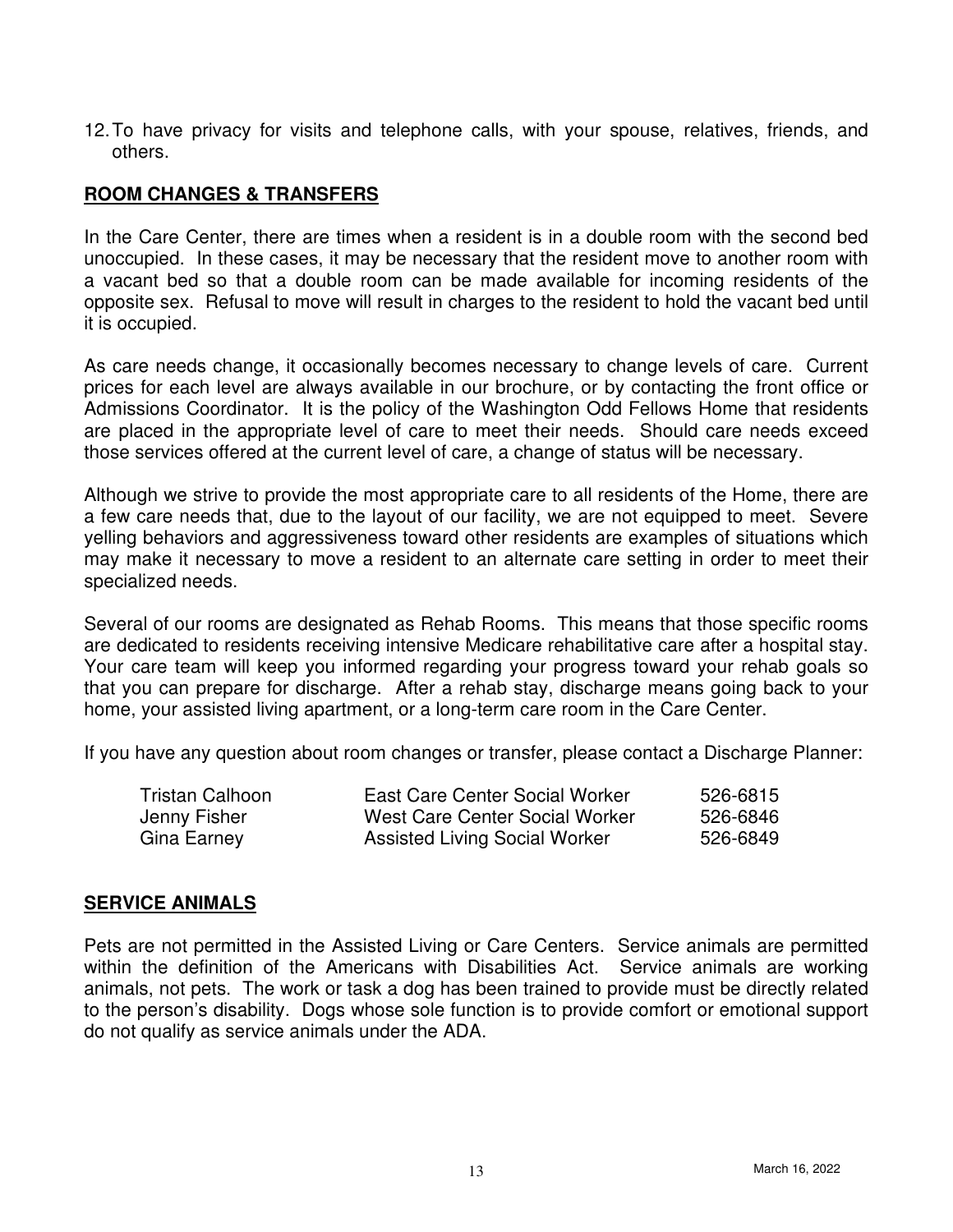### **SMOKING**

The Washington Odd Fellows Home does not allow smoking or vaping within any building or on its campus. Further, the Washington Odd Fellows Home does not permit resident smoking and will not accommodate the smoking habit of any resident.

### **TELEPHONE SERVICE**

To call any telephone on the Odd Fellows Home campus, just dial the party's four-digit extension number. Extension numbers are assigned to the rooms as follows:

|                        | East Care Center: room number $+1$ for bed one or 2 for bed two        |
|------------------------|------------------------------------------------------------------------|
|                        | West Care Center: $4 +$ room number $+ 1$ for bed one or 2 for bed two |
| Assisted Living:       | $5 +$ room number                                                      |
| <b>Brick Building:</b> | $3 +$ room number                                                      |
| Clinton Street:        | apartment number                                                       |
| Merriam Street:        | apartment number                                                       |

To make an outbound call, dial "9" then dial the number as you normally would. Dial 6000 and follow the prompts to answer Voice Mail messages.

Cordless phones and other devices that operate on the 2.4 GHz band are not permitted. These devices interfere with our wireless internet systems. Phones that operate on the 900 MHz or 5.8 GHz bands are acceptable.

# **TRANSPORTATION**

We are happy to provide complimentary transportation to your local medical appointments. The hours of our transportation service are 8:00 a.m. to 4:30 p.m. If you need a ride outside these hours, you will need to arrange for your own transportation, or you may incur a charge from a local transportation service.

We also have regularly scheduled trips to various shopping destinations around town. Please check the calendar for the day and time for these trips, as well as for social events. There is no charge for these services.

We do not provide private taxi service for our residents. If you would like to go somewhere not on our scheduled stops, you should make arrangements with your family, friends, taxicab, or Dial-A-Ride.